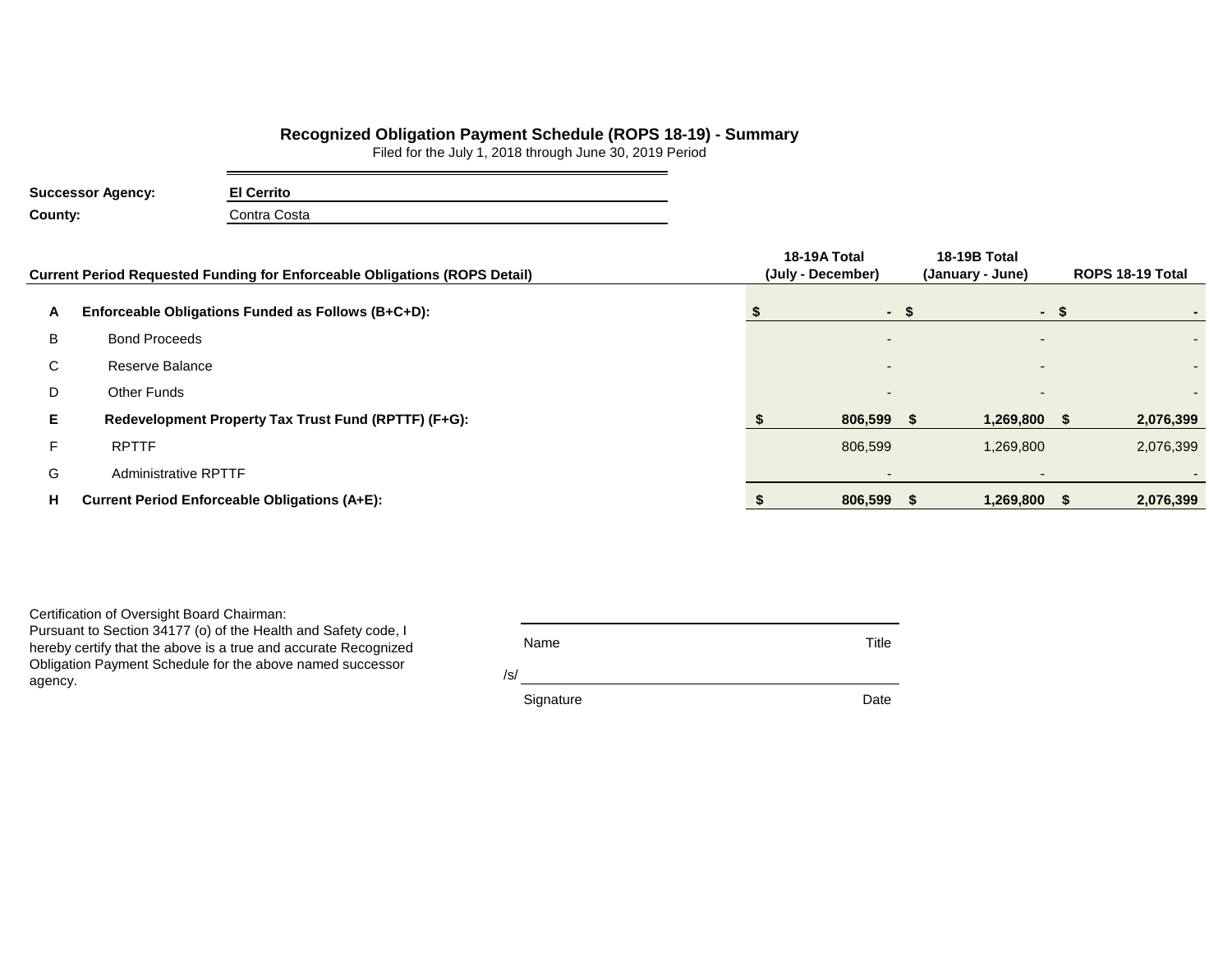|                                           | El Cerrito Recognized Obligation Payment Schedule (ROPS 18-19) - ROPS Detail<br>July 1, 2018 through June 30, 2019<br>(Report Amounts in Whole Dollars) |                                                   |                                    |                                     |                                                               |                                                                                                                                                                                                                                        |                          |                                  |                                                                      |                        |                                                 |                 |                             |                                |              |                   |                      |                                                |              |                                  |             |                                                     |
|-------------------------------------------|---------------------------------------------------------------------------------------------------------------------------------------------------------|---------------------------------------------------|------------------------------------|-------------------------------------|---------------------------------------------------------------|----------------------------------------------------------------------------------------------------------------------------------------------------------------------------------------------------------------------------------------|--------------------------|----------------------------------|----------------------------------------------------------------------|------------------------|-------------------------------------------------|-----------------|-----------------------------|--------------------------------|--------------|-------------------|----------------------|------------------------------------------------|--------------|----------------------------------|-------------|-----------------------------------------------------|
|                                           | $\mathbf{A}$<br>$\mathbf{D}$<br>E<br>$\mathbf G$<br>B<br>$\mathbf{c}$<br>F<br>H                                                                         |                                                   |                                    |                                     |                                                               | $\mathbf{I}$                                                                                                                                                                                                                           | $\mathbf{J}$             | $\kappa$                         | $\mathbf{L}$                                                         | M                      | $\mathbf{N}$                                    | $\Omega$        | $\mathbf{P}$                | $\circ$                        | $\mathbb{R}$ | $\mathbf{s}$      | $\mathbf{r}$         | $\mathbf{u}$                                   | $\mathbf{v}$ | $\mathsf{w}$                     |             |                                                     |
|                                           |                                                                                                                                                         |                                                   | Contract/Agreement                 | Contract/Agreement                  |                                                               |                                                                                                                                                                                                                                        |                          | <b>Total Outstanding</b>         |                                                                      | ROPS 18-19             | 18-19A (July - December)<br><b>Fund Sources</b> |                 |                             |                                | 18-19A       |                   |                      | 18-19B (January - June)<br><b>Fund Sources</b> |              |                                  | 18-19B      |                                                     |
| Item $#$                                  | Project Name/Debt Obligation                                                                                                                            | Obligation Type                                   | Execution Date                     | Termination Date                    | Payee                                                         | Description/Project Scope                                                                                                                                                                                                              | Project Area             | Debt or Obligation<br>18,953,542 | Retired                                                              | Total                  | <b>Bond Proceeds</b>                            | Reserve Balance | Other Funds<br>$\mathsf{I}$ | RPTTF<br>806,599<br>$\sqrt{2}$ | Admin RPTTF  | Total<br>806,599  | <b>Bond Proceeds</b> | Reserve Balance                                | Other Funds  | <b>PPTTE</b><br>1,269,800<br>l s | Admin RPTTF | Total<br>1,269,800                                  |
|                                           | 6 2009-10 SERAF Loan<br>9 Valente Promissory Note<br>21 Litigation Cost/Cash Flow Loan<br>Agreement                                                     | SERAF/ERAF<br>Third-Party Loans<br>Legal          | 2/16/2010<br>3/5/2009<br>10/1/2013 | 11/24/2024<br>3/5/2024<br>6/30/2015 | City L&M Housing Fund<br>George Valente<br>City of El Cerrito | Funds advanced for SERAF payment El Cerrito<br>Loan for land acquisition<br>Successor Agency litigation costs<br>funded by ROPS 14-15B RPT and/or<br>by City of El Cerrito Cash Flow Loan<br>pursuant to H&S Code Section<br>34173(h). | El Cerrito<br>El Cerrito | 417.275<br>1,729,293             | Z                                                                    | N \$ 250,000<br>IS     |                                                 |                 |                             | 250.00                         |              | 250,000           |                      |                                                |              | 288,216                          |             | 288,216<br>ΙS                                       |
|                                           | 24 San Pablo Avenue Streetscape                                                                                                                         | OPA/DDA/Construction                              | 7/1/2004                           | 11/24/2024                          | City of El Cerrito                                            | Undisbursed commitment for public<br>mprovements constructed in 2004-                                                                                                                                                                  | El Cerrito               | 431,599                          | N                                                                    | 431,599                |                                                 |                 |                             | 431,599                        |              | 431,59            |                      |                                                |              |                                  |             |                                                     |
|                                           | 25 Administrative Allowance<br>28 Expenditure of Bond Proceeds                                                                                          | Admin Costs<br>Bond Funded Project - Pre-<br>2011 | 6/1/2014<br>/1/2016                | 7/31/2023<br>6/30/2016              | City of El Cerrito<br>City of El Cerrito                      | Annual allowance<br>stribute remaining bond proceeds<br>back to the City for expenditure<br>nsistent with bond documents                                                                                                               | El Cerrito<br>El Cerrito | 400,243                          | N                                                                    | 1,625,000 N \$ 250,000 |                                                 |                 |                             | 125,000                        |              | 125,000<br>$\sim$ |                      |                                                |              | 125,000                          |             | 125,00<br>S                                         |
|                                           | 29 2016 Tax Allocation Bonds                                                                                                                            | 8/4/2016 Sound After 12/31/10 8/4/2016            |                                    | 9/1/2025                            | Union Bank                                                    | Refunding of items 1, 3, and 5 with<br>private placement issue.                                                                                                                                                                        |                          | 14,350,132                       | $\overline{N}$                                                       | \$ 856,584             |                                                 |                 |                             |                                |              |                   |                      |                                                |              | 856,584                          |             | 856,58                                              |
| $\begin{array}{r}\n30 \\ 31\n\end{array}$ |                                                                                                                                                         |                                                   |                                    |                                     |                                                               |                                                                                                                                                                                                                                        |                          |                                  | $\begin{array}{c c}\nN & S \\ \hline\nN & S\n\end{array}$            |                        |                                                 |                 |                             |                                |              |                   |                      |                                                |              |                                  |             | Ιs                                                  |
|                                           |                                                                                                                                                         |                                                   |                                    |                                     |                                                               |                                                                                                                                                                                                                                        |                          |                                  | N S<br>$N$ $S$                                                       |                        |                                                 |                 |                             |                                |              |                   |                      |                                                |              |                                  |             | ΙS                                                  |
|                                           |                                                                                                                                                         |                                                   |                                    |                                     |                                                               |                                                                                                                                                                                                                                        |                          |                                  | N<br>$N$ s                                                           |                        |                                                 |                 |                             |                                |              |                   |                      |                                                |              |                                  |             | I۶<br>$\overline{\phantom{a}}$                      |
|                                           |                                                                                                                                                         |                                                   |                                    |                                     |                                                               |                                                                                                                                                                                                                                        |                          |                                  | $N$ $S$                                                              |                        |                                                 |                 |                             |                                |              |                   |                      |                                                |              |                                  |             | $\overline{\phantom{a}}$                            |
|                                           |                                                                                                                                                         |                                                   |                                    |                                     |                                                               |                                                                                                                                                                                                                                        |                          |                                  | $N$ $S$                                                              |                        |                                                 |                 |                             |                                |              |                   |                      |                                                |              |                                  |             | Ιs<br>l s                                           |
|                                           |                                                                                                                                                         |                                                   |                                    |                                     |                                                               |                                                                                                                                                                                                                                        |                          |                                  | $N$ $S$<br>$\begin{array}{c c}\nN & S \\ \hline\nN & S\n\end{array}$ |                        |                                                 |                 |                             |                                |              | ιs                |                      |                                                |              |                                  |             | ΙS<br>Ιs                                            |
|                                           |                                                                                                                                                         |                                                   |                                    |                                     |                                                               |                                                                                                                                                                                                                                        |                          |                                  | $N$ $S$                                                              |                        |                                                 |                 |                             |                                |              |                   |                      |                                                |              |                                  |             | $\overline{\phantom{a}}$                            |
|                                           |                                                                                                                                                         |                                                   |                                    |                                     |                                                               |                                                                                                                                                                                                                                        |                          |                                  | $N$ S<br>$\begin{array}{c c}\nN & S \\ \hline\nN & S\n\end{array}$   |                        |                                                 |                 |                             |                                |              |                   |                      |                                                |              |                                  |             | Ιs<br>Ιs                                            |
|                                           |                                                                                                                                                         |                                                   |                                    |                                     |                                                               |                                                                                                                                                                                                                                        |                          |                                  | $\begin{array}{c c}\nN & S \\ \hline\nN & S\n\end{array}$            |                        |                                                 |                 |                             |                                |              |                   |                      |                                                |              |                                  |             | ΙS<br>$\overline{\mathsf{s}}$                       |
|                                           |                                                                                                                                                         |                                                   |                                    |                                     |                                                               |                                                                                                                                                                                                                                        |                          |                                  | $N$ s                                                                |                        |                                                 |                 |                             |                                |              |                   |                      |                                                |              |                                  |             |                                                     |
|                                           |                                                                                                                                                         |                                                   |                                    |                                     |                                                               |                                                                                                                                                                                                                                        |                          |                                  | $N$ $S$<br>$N$ $S$                                                   |                        |                                                 |                 |                             |                                |              |                   |                      |                                                |              |                                  |             | Ιs<br>Ιs                                            |
|                                           |                                                                                                                                                         |                                                   |                                    |                                     |                                                               |                                                                                                                                                                                                                                        |                          |                                  | $N$ $S$                                                              |                        |                                                 |                 |                             |                                |              |                   |                      |                                                |              |                                  |             | Ιs<br>$\overline{\phantom{a}}$                      |
|                                           |                                                                                                                                                         |                                                   |                                    |                                     |                                                               |                                                                                                                                                                                                                                        |                          |                                  | $\begin{array}{c c}\nN & S \\ \hline\nN & S\n\end{array}$            |                        |                                                 |                 |                             |                                |              |                   |                      |                                                |              |                                  |             | Τŝ<br>l s                                           |
|                                           |                                                                                                                                                         |                                                   |                                    |                                     |                                                               |                                                                                                                                                                                                                                        |                          |                                  | $N$ s                                                                |                        |                                                 |                 |                             |                                |              |                   |                      |                                                |              |                                  |             | Ιs                                                  |
|                                           |                                                                                                                                                         |                                                   |                                    |                                     |                                                               |                                                                                                                                                                                                                                        |                          |                                  | $\begin{array}{c c}\nN & S \\ N & S\n\end{array}$<br>$N$ $S$         |                        |                                                 |                 |                             |                                |              |                   |                      |                                                |              |                                  |             | Ιs                                                  |
|                                           |                                                                                                                                                         |                                                   |                                    |                                     |                                                               |                                                                                                                                                                                                                                        |                          |                                  | $\begin{array}{c c}\nN & S \\ \hline\nN & S\n\end{array}$            |                        |                                                 |                 |                             |                                |              |                   |                      |                                                |              |                                  |             | Ιs                                                  |
|                                           |                                                                                                                                                         |                                                   |                                    |                                     |                                                               |                                                                                                                                                                                                                                        |                          |                                  | $N$ $S$                                                              |                        |                                                 |                 |                             |                                |              |                   |                      |                                                |              |                                  |             | Ιs                                                  |
|                                           |                                                                                                                                                         |                                                   |                                    |                                     |                                                               |                                                                                                                                                                                                                                        |                          |                                  | $N$ S<br>$\begin{array}{c c}\nN & S \\ \hline\nN & S\n\end{array}$   |                        |                                                 |                 |                             |                                |              |                   |                      |                                                |              |                                  |             | Ιs<br>Ιs                                            |
|                                           |                                                                                                                                                         |                                                   |                                    |                                     |                                                               |                                                                                                                                                                                                                                        |                          |                                  | $N$ $S$                                                              |                        |                                                 |                 |                             |                                |              |                   |                      |                                                |              |                                  |             | l s<br>Ιs                                           |
|                                           |                                                                                                                                                         |                                                   |                                    |                                     |                                                               |                                                                                                                                                                                                                                        |                          |                                  | $\begin{array}{c c}\nN & S \\ \hline\nN & S\n\end{array}$            |                        |                                                 |                 |                             |                                |              |                   |                      |                                                |              |                                  |             | $\overline{\phantom{a}}$                            |
|                                           |                                                                                                                                                         |                                                   |                                    |                                     |                                                               |                                                                                                                                                                                                                                        |                          |                                  |                                                                      |                        |                                                 |                 |                             |                                |              |                   |                      |                                                |              |                                  |             | Ιs                                                  |
|                                           |                                                                                                                                                         |                                                   |                                    |                                     |                                                               |                                                                                                                                                                                                                                        |                          |                                  | $\begin{array}{c c}\nN & S \\ \hline\nN & S\n\end{array}$<br>$N$ $S$ |                        |                                                 |                 |                             |                                |              |                   |                      |                                                |              |                                  |             | Ιs<br>l s                                           |
|                                           |                                                                                                                                                         |                                                   |                                    |                                     |                                                               |                                                                                                                                                                                                                                        |                          |                                  | $N$ $S$                                                              |                        |                                                 |                 |                             |                                |              |                   |                      |                                                |              |                                  |             | ΙS<br>Ιs                                            |
|                                           |                                                                                                                                                         |                                                   |                                    |                                     |                                                               |                                                                                                                                                                                                                                        |                          |                                  | $\begin{array}{c c}\nN & S \\ \hline\nN & S\n\end{array}$            |                        |                                                 |                 |                             |                                |              |                   |                      |                                                |              |                                  |             | $\overline{\phantom{a}}$                            |
|                                           |                                                                                                                                                         |                                                   |                                    |                                     |                                                               |                                                                                                                                                                                                                                        |                          |                                  | $N$ $S$<br>$N$ S                                                     |                        |                                                 |                 |                             |                                |              |                   |                      |                                                |              |                                  |             | Ιs                                                  |
|                                           |                                                                                                                                                         |                                                   |                                    |                                     |                                                               |                                                                                                                                                                                                                                        |                          |                                  | $\begin{array}{c c}\nN & S \\ N & S\n\end{array}$                    |                        |                                                 |                 |                             |                                |              |                   |                      |                                                |              |                                  |             | Ιs<br>I۶                                            |
|                                           |                                                                                                                                                         |                                                   |                                    |                                     |                                                               |                                                                                                                                                                                                                                        |                          |                                  | $\begin{array}{c c}\nN & S \\ \hline\nN & S\n\end{array}$            |                        |                                                 |                 |                             |                                |              |                   |                      |                                                |              |                                  |             | $\overline{\phantom{a}}$                            |
|                                           |                                                                                                                                                         |                                                   |                                    |                                     |                                                               |                                                                                                                                                                                                                                        |                          |                                  | $N$ $S$<br>$N$ s                                                     |                        |                                                 |                 |                             |                                |              |                   |                      |                                                |              |                                  |             | Τś<br>ΙS                                            |
|                                           |                                                                                                                                                         |                                                   |                                    |                                     |                                                               |                                                                                                                                                                                                                                        |                          |                                  | $N$ S<br>$N$ $S$                                                     |                        |                                                 |                 |                             |                                |              |                   |                      |                                                |              |                                  |             | ΙS<br>Ιs                                            |
|                                           |                                                                                                                                                         |                                                   |                                    |                                     |                                                               |                                                                                                                                                                                                                                        |                          |                                  |                                                                      |                        |                                                 |                 |                             |                                |              |                   |                      |                                                |              |                                  |             | Ιs<br>$\overline{\phantom{a}}$                      |
|                                           |                                                                                                                                                         |                                                   |                                    |                                     |                                                               |                                                                                                                                                                                                                                        |                          |                                  | $\begin{array}{c c}\nN & S \\ \hline\nN & S\n\end{array}$            |                        |                                                 |                 |                             |                                |              |                   |                      |                                                |              |                                  |             | ۱s<br>ا :                                           |
|                                           |                                                                                                                                                         |                                                   |                                    |                                     |                                                               |                                                                                                                                                                                                                                        |                          |                                  | $\begin{array}{c c}\nN & S \\ \hline\nN & S\n\end{array}$            |                        |                                                 |                 |                             |                                |              |                   |                      |                                                |              |                                  |             | Ιs                                                  |
|                                           |                                                                                                                                                         |                                                   |                                    |                                     |                                                               |                                                                                                                                                                                                                                        |                          |                                  | $N$ $S$                                                              |                        |                                                 |                 |                             |                                |              |                   |                      |                                                |              |                                  |             | Ιs                                                  |
|                                           |                                                                                                                                                         |                                                   |                                    |                                     |                                                               |                                                                                                                                                                                                                                        |                          |                                  | $\begin{array}{c c}\nN & S \\ \hline\nN & S\n\end{array}$            |                        |                                                 |                 |                             |                                |              |                   |                      |                                                |              |                                  |             | Ιs                                                  |
|                                           |                                                                                                                                                         |                                                   |                                    |                                     |                                                               |                                                                                                                                                                                                                                        |                          |                                  | $N$ $S$<br>$N$ $S$                                                   |                        |                                                 |                 |                             |                                |              |                   |                      |                                                |              |                                  |             | Ιs<br>Ιs                                            |
|                                           |                                                                                                                                                         |                                                   |                                    |                                     |                                                               |                                                                                                                                                                                                                                        |                          |                                  | $N$ s                                                                |                        |                                                 |                 |                             |                                |              |                   |                      |                                                |              |                                  |             | Ιs                                                  |
|                                           |                                                                                                                                                         |                                                   |                                    |                                     |                                                               |                                                                                                                                                                                                                                        |                          |                                  | $N$ $S$<br>$N$ $S$                                                   |                        |                                                 |                 |                             |                                |              |                   |                      |                                                |              |                                  |             | l s<br>Γś                                           |
|                                           |                                                                                                                                                         |                                                   |                                    |                                     |                                                               |                                                                                                                                                                                                                                        |                          |                                  | $N$ $S$<br>N <sub>S</sub>                                            |                        |                                                 |                 |                             |                                |              |                   |                      |                                                |              |                                  |             | $\overline{\mathsf{s}}$<br>$\overline{\phantom{a}}$ |
|                                           |                                                                                                                                                         |                                                   |                                    |                                     |                                                               |                                                                                                                                                                                                                                        |                          |                                  | $N$ S                                                                |                        |                                                 |                 |                             |                                |              | $\sim$            |                      |                                                |              |                                  |             | $\overline{\mathbf{s}}$                             |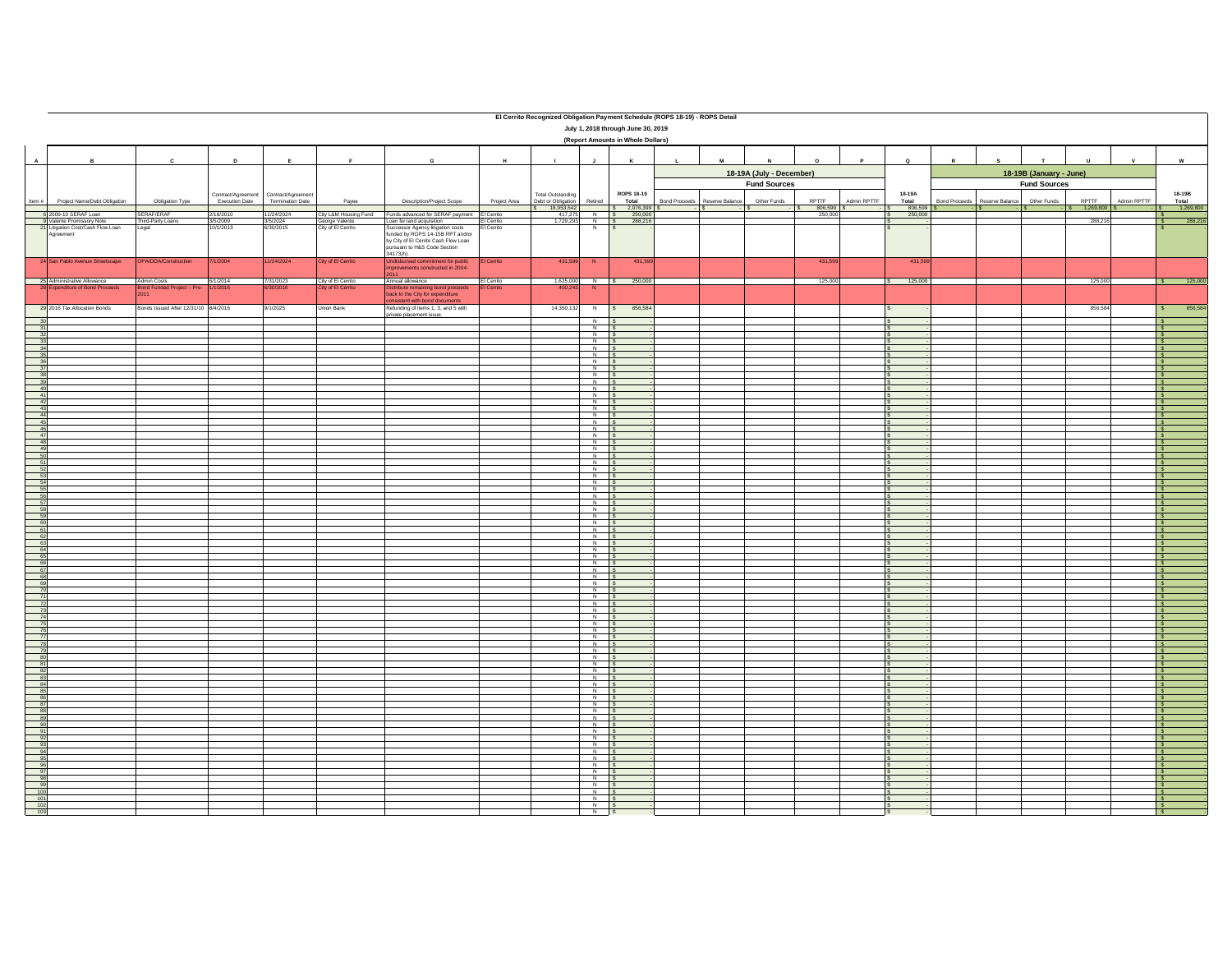## **El Cerrito Recognized Obligation Payment Schedule (ROPS 18-19) - Report of Cash Balances July 1, 2015 through June 30, 2016 (Report Amounts in Whole Dollars)**

|                         | Pursuant to Health and Safety Code section 34177 (I), Redevelopment Property Tax Trust Fund (RPTTF) may be listed as a source of payment on the ROPS, but only to the extent no other funding source is available or<br>when payment from property tax revenues is required by an enforceable obligation. For tips on how to complete the Report of Cash Balances Form, see Cash Balance Tips Sheet |           |                                 |                                                          |                                              |                |              |                                                    |
|-------------------------|-----------------------------------------------------------------------------------------------------------------------------------------------------------------------------------------------------------------------------------------------------------------------------------------------------------------------------------------------------------------------------------------------------|-----------|---------------------------------|----------------------------------------------------------|----------------------------------------------|----------------|--------------|----------------------------------------------------|
| $\overline{A}$          | В                                                                                                                                                                                                                                                                                                                                                                                                   | C         | D                               | Е                                                        | F                                            | G              | н            |                                                    |
|                         |                                                                                                                                                                                                                                                                                                                                                                                                     |           |                                 | <b>Fund Sources</b>                                      |                                              |                |              |                                                    |
|                         |                                                                                                                                                                                                                                                                                                                                                                                                     |           | <b>Bond Proceeds</b>            |                                                          | <b>Reserve Balance</b>                       | Other          | <b>RPTTF</b> |                                                    |
|                         |                                                                                                                                                                                                                                                                                                                                                                                                     |           | Bonds issued on Bonds issued on | Prior ROPS<br>period balances<br>and<br><b>DDR RPTTF</b> | Prior ROPS<br><b>RPTTF</b><br>distributed as | Rent,          | Non-Admin    |                                                    |
|                         | <b>Cash Balance Information for ROPS 15-16 Actuals</b>                                                                                                                                                                                                                                                                                                                                              | or before | or after                        | balances                                                 | reserve for future                           | grants,        | and          |                                                    |
|                         | $(07/01/15 - 06/30/16)$                                                                                                                                                                                                                                                                                                                                                                             | 12/31/10  | 01/01/11                        | retained                                                 | period(s)                                    | interest, etc. | Admin        | <b>Comments</b>                                    |
|                         |                                                                                                                                                                                                                                                                                                                                                                                                     |           |                                 |                                                          |                                              |                |              |                                                    |
| $\mathbf{1}$            | Beginning Available Cash Balance (Actual 07/01/15)                                                                                                                                                                                                                                                                                                                                                  |           |                                 |                                                          |                                              |                |              |                                                    |
|                         |                                                                                                                                                                                                                                                                                                                                                                                                     |           |                                 |                                                          |                                              |                |              |                                                    |
|                         |                                                                                                                                                                                                                                                                                                                                                                                                     |           |                                 | 1,137                                                    |                                              | 102            |              | 180,135 See Note 1                                 |
| $\overline{\mathbf{2}}$ | Revenue/Income (Actual 06/30/16)<br>RPTTF amounts should tie to the ROPS 15-16 total distribution from the<br>County Auditor-Controller during June 2015 and January 2016.                                                                                                                                                                                                                          |           |                                 |                                                          |                                              |                |              |                                                    |
| $\mathbf{3}$            | Expenditures for ROPS 15-16 Enforceable Obligations (Actual                                                                                                                                                                                                                                                                                                                                         |           |                                 |                                                          |                                              | 74             | 2,198,512    |                                                    |
|                         | 06/30/16)                                                                                                                                                                                                                                                                                                                                                                                           |           |                                 |                                                          |                                              |                |              |                                                    |
| $\overline{4}$          | Retention of Available Cash Balance (Actual 06/30/16)                                                                                                                                                                                                                                                                                                                                               |           |                                 |                                                          |                                              |                |              | 1,179,167 Excludes July 1, 2016 DS payment         |
|                         | RPTTF amount retained should only include the amounts distributed as<br>reserve for future period(s)                                                                                                                                                                                                                                                                                                |           |                                 |                                                          |                                              |                |              |                                                    |
|                         | 5 ROPS 15-16 RPTTF Balances Remaining                                                                                                                                                                                                                                                                                                                                                               |           |                                 |                                                          |                                              |                |              | 1,199,480 Retained to make July 1, 2016 DS payment |
|                         |                                                                                                                                                                                                                                                                                                                                                                                                     |           |                                 | No entry required                                        |                                              |                |              |                                                    |
| 6                       | Ending Actual Available Cash Balance (06/30/16)<br>C to G = $(1 + 2 - 3 - 4)$ , H = $(1 + 2 - 3 - 4 + 5)$                                                                                                                                                                                                                                                                                           | \$        | \$                              | $1,137$ \$<br>- \$                                       |                                              | $-1$ \$        |              |                                                    |